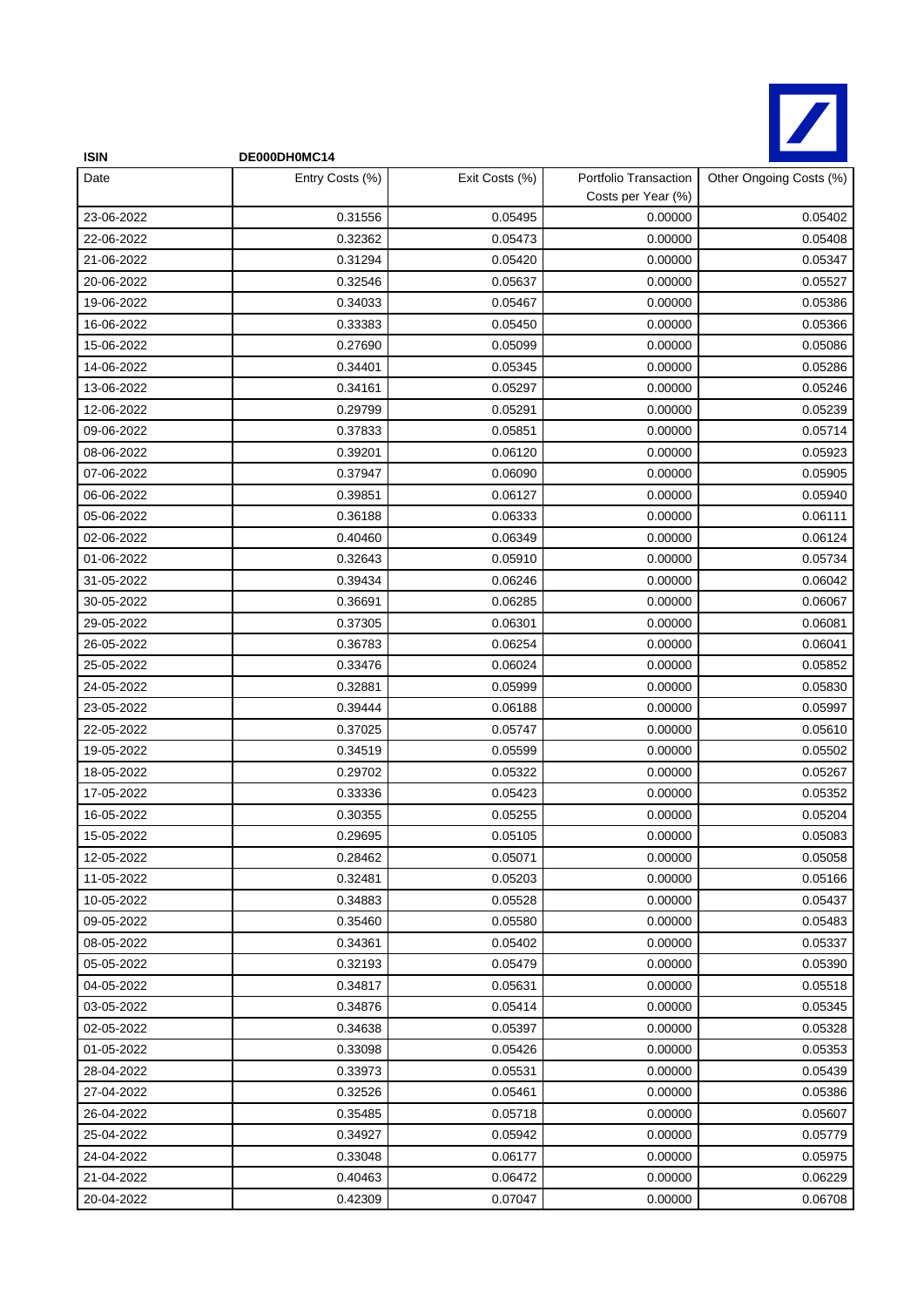| 19-04-2022 | 0.40337 | 0.06489 | 0.00000 | 0.06229 |
|------------|---------|---------|---------|---------|
| 18-04-2022 | 0.42197 | 0.06439 | 0.00000 | 0.06201 |
| 13-04-2022 | 0.44984 | 0.06925 | 0.00000 | 0.06602 |
| 12-04-2022 | 0.37827 | 0.06588 | 0.00000 | 0.06326 |
| 11-04-2022 | 0.36773 | 0.06720 | 0.00000 | 0.06434 |
| 10-04-2022 | 0.42044 | 0.06911 | 0.00000 | 0.06587 |
| 07-04-2022 | 0.37999 | 0.06693 | 0.00000 | 0.06405 |
| 06-04-2022 | 0.37925 | 0.06849 | 0.00000 | 0.06546 |
| 05-04-2022 | 0.37672 | 0.06812 | 0.00000 | 0.06503 |
| 04-04-2022 | 0.40537 | 0.07273 | 0.00000 | 0.06892 |
| 03-04-2022 | 0.48198 | 0.07553 | 0.00000 | 0.07124 |
| 31-03-2022 | 0.49130 | 0.07728 | 0.00000 | 0.07268 |
| 30-03-2022 | 0.51906 | 0.08313 | 0.00000 | 0.07771 |
| 29-03-2022 | 0.53341 | 0.08123 | 0.00000 | 0.07600 |
| 28-03-2022 | 0.45572 | 0.07375 | 0.00000 | 0.06980 |
| 27-03-2022 | 0.42282 | 0.07102 | 0.00000 | 0.06726 |
| 25-03-2022 | 0.43966 | 0.07413 | 0.00000 | 0.07012 |
| 24-03-2022 | 0.41656 | 0.07391 | 0.00000 | 0.07001 |
| 23-03-2022 | 0.43108 | 0.07424 | 0.00000 | 0.07018 |
| 22-03-2022 | 0.43619 | 0.07396 | 0.00000 | 0.07003 |
| 21-03-2022 | 0.47846 | 0.07675 | 0.00000 | 0.07223 |
| 18-03-2022 | 0.42458 | 0.07710 | 0.00000 | 0.07257 |
| 17-03-2022 | 0.45880 | 0.07605 | 0.00000 | 0.07173 |
| 16-03-2022 | 0.46939 | 0.07273 | 0.00000 | 0.06900 |
| 15-03-2022 | 0.44708 | 0.07273 | 0.00000 | 0.06889 |
| 14-03-2022 | 0.40790 | 0.07057 | 0.00000 | 0.06707 |
| 11-03-2022 | 0.43917 | 0.07117 | 0.00000 | 0.06756 |
| 10-03-2022 | 0.42452 | 0.07524 | 0.00000 | 0.07102 |
| 09-03-2022 | 0.47071 | 0.06993 | 0.00000 | 0.06663 |
| 08-03-2022 | 0.42216 | 0.06671 | 0.00000 | 0.06396 |
| 07-03-2022 | 0.35768 | 0.06588 | 0.00000 | 0.06325 |
| 04-03-2022 | 0.39447 | 0.07380 | 0.00000 | 0.06984 |
| 03-03-2022 | 0.51254 | 0.07722 | 0.00000 | 0.07266 |
| 02-03-2022 | 0.25027 | 0.07663 | 0.00000 | 0.07221 |
| 01-03-2022 | 0.30250 | 0.08673 | 0.00000 | 0.08057 |
| 28-02-2022 | 0.23816 | 0.08368 | 0.00000 | 0.07810 |
| 25-02-2022 | 0.24192 | 0.08368 | 0.00000 | 0.07804 |
| 24-02-2022 | 0.26910 | 0.08811 | 0.00000 | 0.08175 |
| 23-02-2022 | 0.33387 | 0.09671 | 0.00000 | 0.08890 |
| 22-02-2022 | 0.25253 | 0.09488 | 0.00000 | 0.08734 |
| 21-02-2022 | 0.31896 | 0.09814 | 0.00000 | 0.09011 |
| 18-02-2022 | 0.32822 | 0.09852 | 0.00000 | 0.09044 |
| 17-02-2022 | 0.26636 | 0.09690 | 0.00000 | 0.08906 |
| 16-02-2022 | 0.27859 | 0.09911 | 0.00000 | 0.09089 |
| 15-02-2022 | 0.31642 | 0.09615 | 0.00000 | 0.08848 |
| 14-02-2022 | 0.22542 | 0.09302 | 0.00000 | 0.08578 |
| 11-02-2022 | 0.30294 | 0.09960 | 0.00000 | 0.09135 |
| 10-02-2022 | 0.28047 | 0.10449 | 0.00000 | 0.09536 |
| 09-02-2022 | 0.34993 | 0.10235 | 0.00000 | 0.09358 |
| 08-02-2022 | 0.32357 | 0.10050 | 0.00000 | 0.09203 |
| 07-02-2022 | 0.30076 | 0.10277 | 0.00000 | 0.09397 |
| 04-02-2022 | 0.31569 | 0.10627 | 0.00000 | 0.09687 |
| 03-02-2022 | 0.30505 | 0.09066 | 0.00000 | 0.08385 |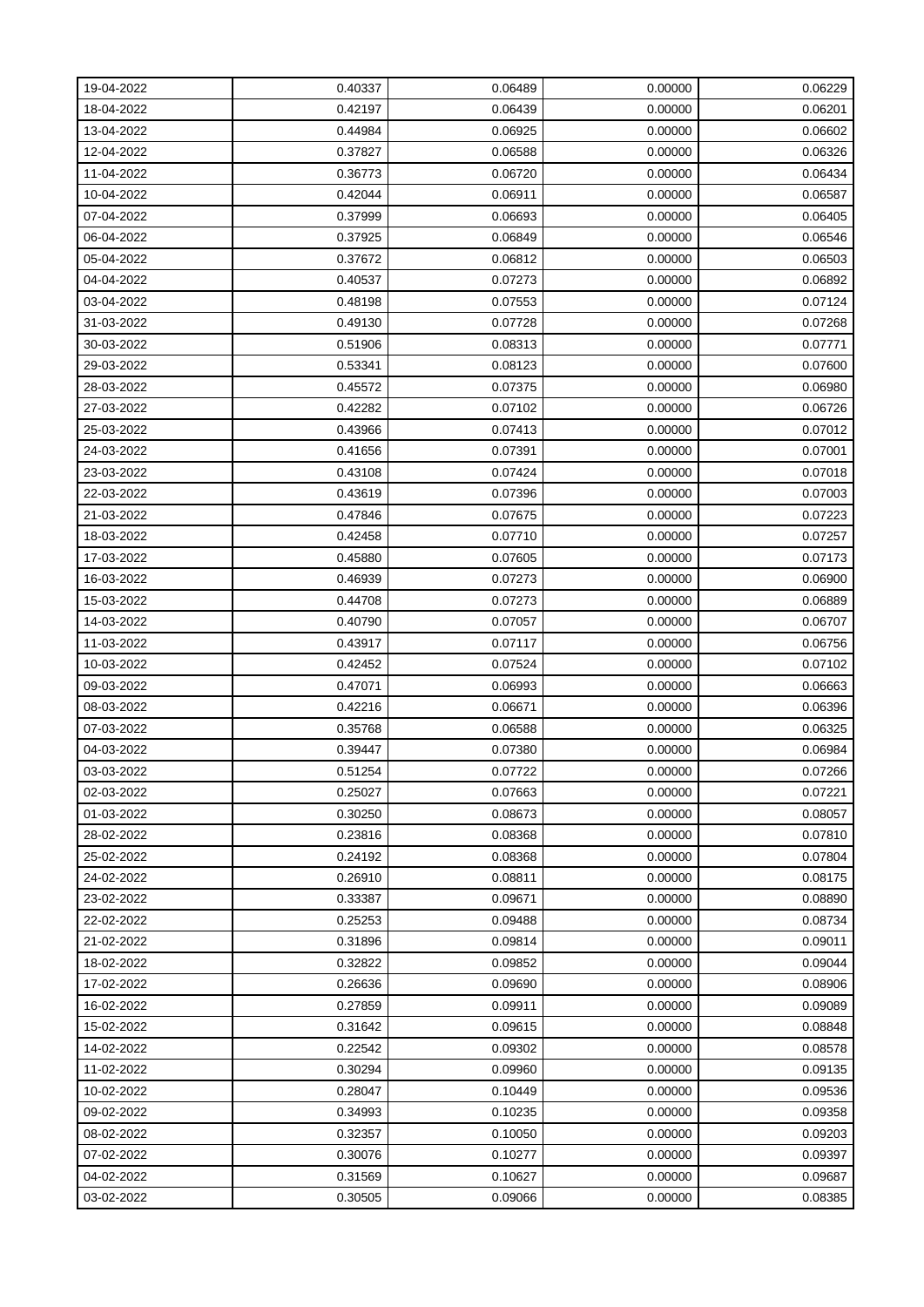| 02-02-2022 | 0.24980 | 0.09009 | 0.00000 | 0.08337 |
|------------|---------|---------|---------|---------|
| 01-02-2022 | 0.31331 | 0.08787 | 0.00000 | 0.08151 |
| 31-01-2022 | 0.28480 | 0.08150 | 0.00000 | 0.07618 |
| 28-01-2022 | 0.22281 | 0.07974 | 0.00000 | 0.07489 |
| 27-01-2022 | 0.28188 | 0.08333 | 0.00000 | 0.07779 |
| 26-01-2022 | 0.25917 | 0.08993 | 0.00000 | 0.08328 |
| 25-01-2022 | 0.25926 | 0.09050 | 0.00000 | 0.08372 |
| 24-01-2022 | 0.31141 | 0.09311 | 0.00000 | 0.08595 |
| 21-01-2022 | 0.29578 | 0.09346 | 0.00000 | 0.08618 |
| 20-01-2022 | 0.32733 | 0.09470 | 0.00000 | 0.08724 |
| 19-01-2022 | 0.28887 | 0.09416 | 0.00000 | 0.08677 |
| 18-01-2022 | 0.33887 | 0.09872 | 0.00000 | 0.09061 |
| 17-01-2022 | 0.29203 | 0.10215 | 0.00000 | 0.09349 |
| 14-01-2022 | 0.36360 | 0.10549 | 0.00000 | 0.09622 |
| 13-01-2022 | 0.28129 | 0.10549 | 0.00000 | 0.09618 |
| 12-01-2022 | 0.24649 | 0.09579 | 0.00000 | 0.08811 |
| 11-01-2022 | 0.33450 | 0.09416 | 0.00000 | 0.08678 |
| 10-01-2022 | 0.23483 | 0.09311 | 0.00000 | 0.08590 |
| 07-01-2022 | 0.23875 | 0.09083 | 0.00000 | 0.08401 |
| 06-01-2022 | 0.23454 | 0.08969 | 0.00000 | 0.08304 |
| 05-01-2022 | 0.25958 | 0.08977 | 0.00000 | 0.08313 |
| 04-01-2022 | 0.30360 | 0.08913 | 0.00000 | 0.08256 |
| 03-01-2022 | 0.23559 | 0.09372 | 0.00000 | 0.08640 |
| 31-12-2021 | 0.30416 | 0.09251 | 0.00000 | 0.08555 |
| 30-12-2021 | 0.23385 | 0.08969 | 0.00000 | 0.08308 |
| 29-12-2021 | 0.27574 | 0.08734 | 0.00000 | 0.08107 |
| 28-12-2021 | 0.31641 | 0.09099 | 0.00000 | 0.08412 |
| 27-12-2021 | 0.29906 | 0.08937 | 0.00000 | 0.08277 |
| 23-12-2021 | 0.28920 | 0.09017 | 0.00000 | 0.08343 |
| 22-12-2021 | 0.24892 | 0.08673 | 0.00000 | 0.08054 |
| 21-12-2021 | 0.30093 | 0.08857 | 0.00000 | 0.08212 |
| 20-12-2021 | 0.30109 | 0.08621 | 0.00000 | 0.08019 |
| 17-12-2021 | 0.29630 | 0.09166 | 0.00000 | 0.08473 |
| 16-12-2021 | 0.31423 | 0.08969 | 0.00000 | 0.08307 |
| 15-12-2021 | 0.22849 | 0.08643 | 0.00000 | 0.08033 |
| 14-12-2021 | 0.28502 | 0.08681 | 0.00000 | 0.08060 |
| 13-12-2021 | 0.26258 | 0.08621 | 0.00000 | 0.08018 |
| 10-12-2021 | 0.29600 | 0.08703 | 0.00000 | 0.08086 |
| 09-12-2021 | 0.24785 | 0.08969 | 0.00000 | 0.08306 |
| 08-12-2021 | 0.24945 | 0.08432 | 0.00000 | 0.07834 |
| 07-12-2021 | 0.22593 | 0.08475 | 0.00000 | 0.07890 |
| 06-12-2021 | 0.22816 | 0.08734 | 0.00000 | 0.08110 |
| 03-12-2021 | 0.29324 | 0.08726 | 0.00000 | 0.08105 |
| 02-12-2021 | 0.22542 | 0.08929 | 0.00000 | 0.08276 |
| 01-12-2021 | 0.29300 | 0.08865 | 0.00000 | 0.08213 |
| 30-11-2021 | 0.30261 | 0.09174 | 0.00000 | 0.08474 |
| 29-11-2021 | 0.24043 | 0.08576 | 0.00000 | 0.07972 |
| 26-11-2021 | 0.26750 | 0.08489 | 0.00000 | 0.07904 |
| 25-11-2021 | 0.25538 | 0.08163 | 0.00000 | 0.07634 |
| 24-11-2021 | 0.25998 | 0.08183 | 0.00000 | 0.07645 |
| 23-11-2021 | 0.29847 | 0.08475 | 0.00000 | 0.07896 |
| 22-11-2021 | 0.21757 | 0.08584 | 0.00000 | 0.07987 |
| 19-11-2021 | 0.28892 | 0.08818 | 0.00000 | 0.08178 |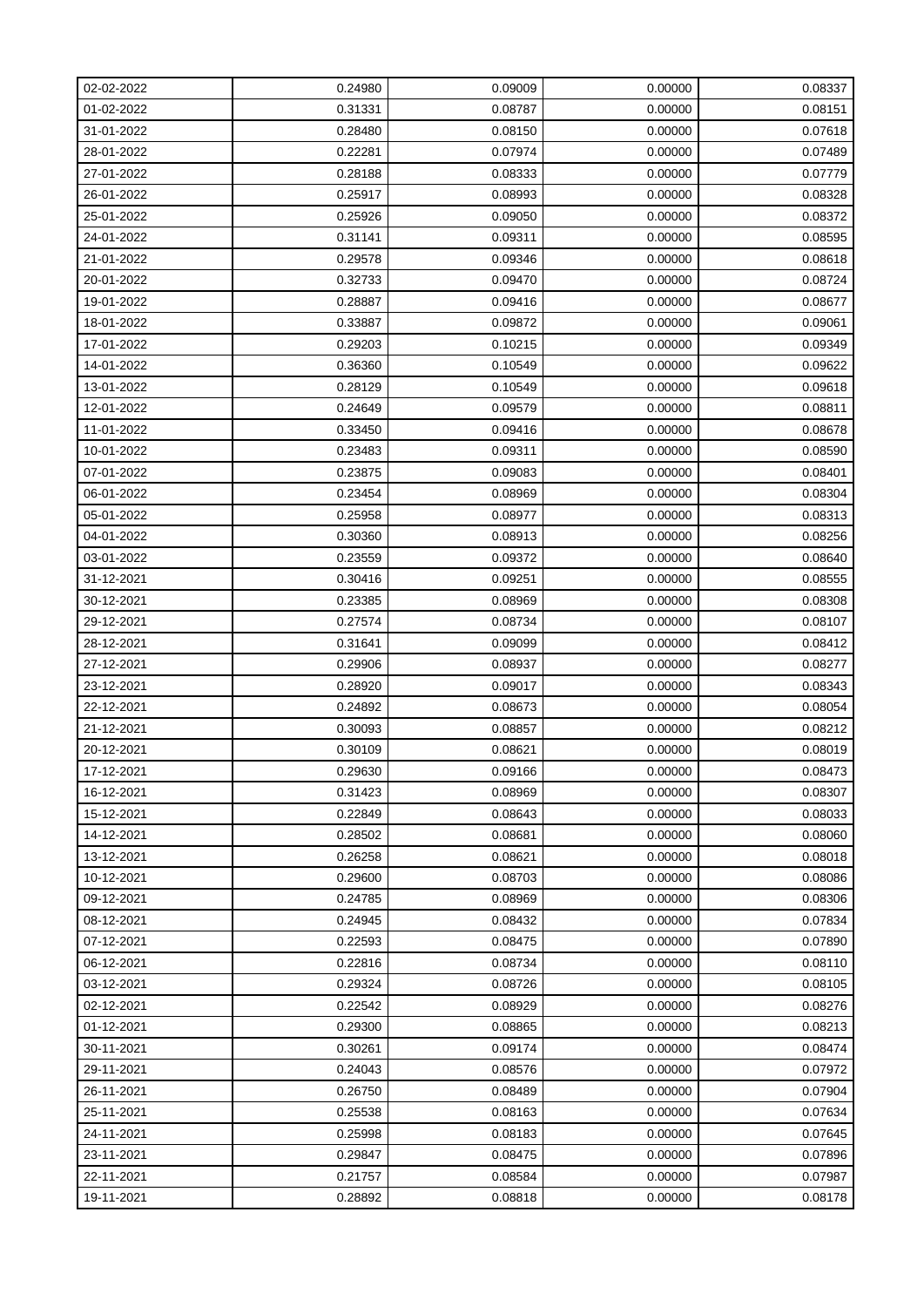| 18-11-2021 | 0.31349 | 0.08897 | 0.00000 | 0.08244 |
|------------|---------|---------|---------|---------|
| 17-11-2021 | 0.22182 | 0.08818 | 0.00000 | 0.08184 |
| 16-11-2021 | 0.29025 | 0.09166 | 0.00000 | 0.08470 |
| 15-11-2021 | 0.25449 | 0.09872 | 0.00000 | 0.09057 |
| 12-11-2021 | 0.24532 | 0.09843 | 0.00000 | 0.09035 |
| 11-11-2021 | 0.32064 | 0.10030 | 0.00000 | 0.09192 |
| 10-11-2021 | 0.34955 | 0.11038 | 0.00000 | 0.10016 |
| 09-11-2021 | 0.31431 | 0.11338 | 0.00000 | 0.10275 |
| 08-11-2021 | 0.30946 | 0.11173 | 0.00000 | 0.10146 |
| 05-11-2021 | 0.27570 | 0.10787 | 0.00000 | 0.09820 |
| 04-11-2021 | 0.26024 | 0.10917 | 0.00000 | 0.09932 |
| 03-11-2021 | 0.29338 | 0.11299 | 0.00000 | 0.10248 |
| 02-11-2021 | 0.30464 | 0.11390 | 0.00000 | 0.10324 |
| 01-11-2021 | 0.37487 | 0.11050 | 0.00000 | 0.10039 |
| 28-10-2021 | 0.30383 | 0.12270 | 0.00000 | 0.11059 |
| 27-10-2021 | 0.36360 | 0.11211 | 0.00000 | 0.10169 |
| 26-10-2021 | 0.32321 | 0.11429 | 0.00000 | 0.10355 |
| 25-10-2021 | 0.33165 | 0.11429 | 0.00000 | 0.10351 |
| 24-10-2021 | 0.33345 | 0.12092 | 0.00000 | 0.10910 |
| 21-10-2021 | 0.32028 | 0.11891 | 0.00000 | 0.10741 |
| 20-10-2021 | 0.29466 | 0.11806 | 0.00000 | 0.10672 |
| 19-10-2021 | 0.29532 | 0.11628 | 0.00000 | 0.10522 |
| 18-10-2021 | 0.31554 | 0.11976 | 0.00000 | 0.10810 |
| 17-10-2021 | 0.38915 | 0.11198 | 0.00000 | 0.10161 |
| 14-10-2021 | 0.30887 | 0.11481 | 0.00000 | 0.10402 |
| 13-10-2021 | 0.30571 | 0.11403 | 0.00000 | 0.10331 |
| 12-10-2021 | 0.28697 | 0.10764 | 0.00000 | 0.09803 |
| 11-10-2021 | 0.29445 | 0.10753 | 0.00000 | 0.09792 |
| 10-10-2021 | 0.28001 | 0.10941 | 0.00000 | 0.09949 |
| 07-10-2021 | 0.35869 | 0.10593 | 0.00000 | 0.09661 |
| 06-10-2021 | 0.27912 | 0.10811 | 0.00000 | 0.09841 |
| 05-10-2021 | 0.26470 | 0.10695 | 0.00000 | 0.09745 |
| 04-10-2021 | 0.27821 | 0.11186 | 0.00000 | 0.10150 |
| 03-10-2021 | 0.38105 | 0.11312 | 0.00000 | 0.10258 |
| 30-09-2021 | 0.35152 | 0.10870 | 0.00000 | 0.09887 |
| 29-09-2021 | 0.28994 | 0.11198 | 0.00000 | 0.10167 |
| 28-09-2021 | 0.34708 | 0.11947 | 0.00000 | 0.10789 |
| 27-09-2021 | 0.32620 | 0.12121 | 0.00000 | 0.10932 |
| 26-09-2021 | 0.32340 | 0.12300 | 0.00000 | 0.11082 |
| 23-09-2021 | 0.43482 | 0.12887 | 0.00000 | 0.11570 |
| 22-09-2021 | 0.45364 | 0.12690 | 0.00000 | 0.11404 |
| 21-09-2021 | 0.41950 | 0.12723 | 0.00000 | 0.11433 |
| 20-09-2021 | 0.41088 | 0.12771 | 0.00000 | 0.11476 |
| 19-09-2021 | 0.31369 | 0.12453 | 0.00000 | 0.11212 |
| 16-09-2021 | 0.38927 | 0.13477 | 0.00000 | 0.12060 |
| 15-09-2021 | 0.42893 | 0.13423 | 0.00000 | 0.12019 |
| 14-09-2021 | 0.40678 | 0.14265 | 0.00000 | 0.12717 |
| 13-09-2021 | 0.44830 | 0.14184 | 0.00000 | 0.12649 |
| 12-09-2021 | 0.44247 | 0.13514 | 0.00000 | 0.12086 |
| 09-09-2021 | 0.51169 | 0.14620 | 0.00000 | 0.13016 |
| 08-09-2021 | 0.48542 | 0.14124 | 0.00000 | 0.12598 |
| 07-09-2021 | 0.42568 | 0.14225 | 0.00000 | 0.12686 |
| 06-09-2021 | 0.48329 | 0.14837 | 0.00000 | 0.13188 |